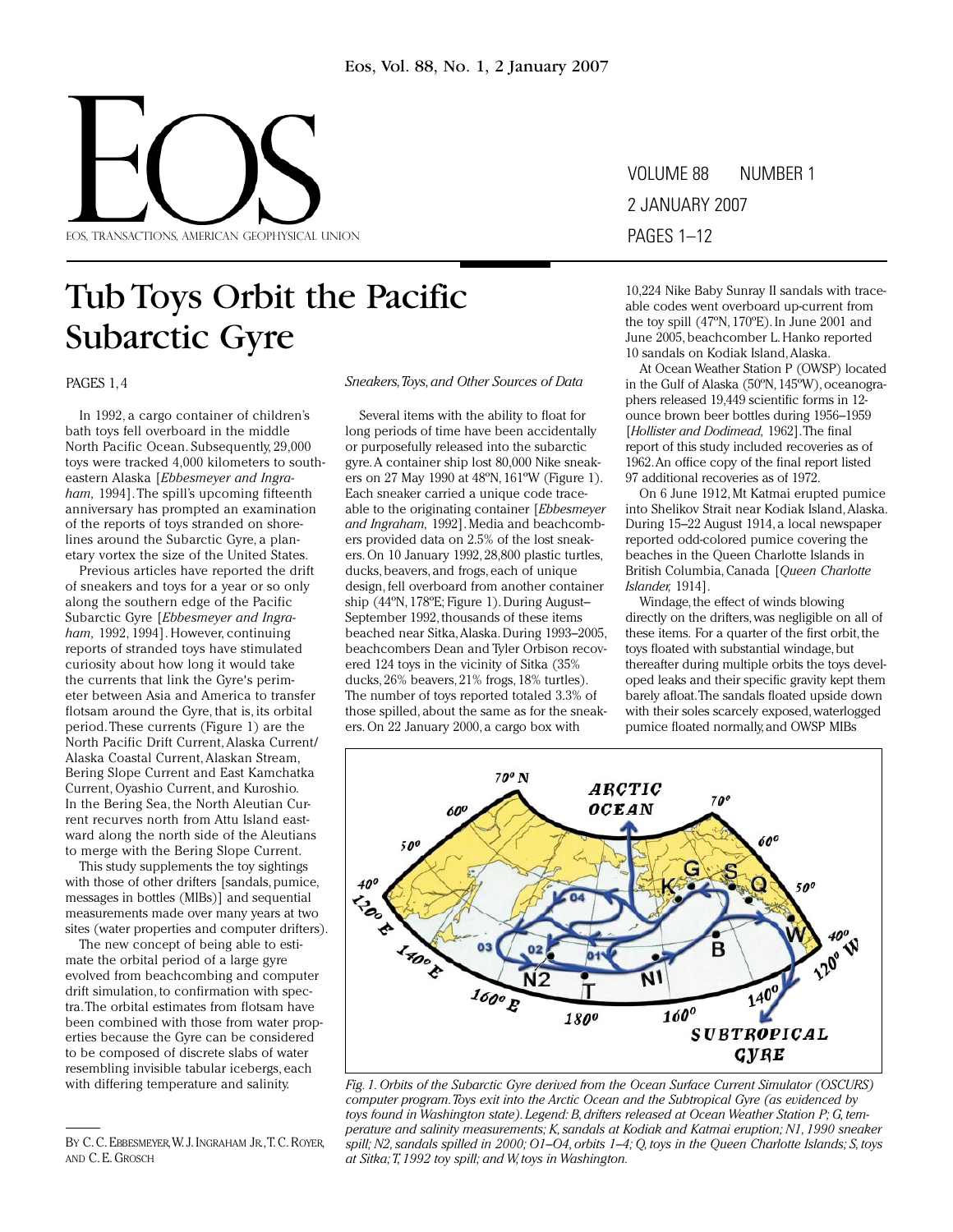drifted on their sides mostly submerged [*Dodimead and Hollister,* 1958].

# *Simulating the Movement of Drifters*

The computer program Ocean Surface Current Simulator (OSCURS) was used to generate trajectories of the toys and sandals. OSCURS calculates currents by adding the long-term geostrophic mean currents to those on a 90-kilometer grid over the North Pacific and Bering Sea calculated by applying empirical functions to sea level atmospheric pressure grids [*Ingraham et al.,* 1998]. In OSCURS simulations, 70 toys were released on the computer at the time and date of the spill and subsequently tracked day by day for 11.5 years (10 January 1992 to 19 July 2003). Positions of the toys were animated with video frames 10 days apart.

Temperature and salinity were measured several times annually during 35 years in the upper 100 meters at the mouth of Resurrection Bay, Alaska (1970–2005; 59.8ºN, 149.5ºW [*Royer,* 2005]). In OSCURS simulations, drifters were released at OWSP and tracked for 90 days during each winter since 1901 (1 December through 28 February; Figure 1). The end-point latitudes of the trajectories formed the OWSP time series used herein (designated PTI for OWSP Trajectory Index). The periods listed in Table 1 are averages of spectral peaks from the Lomb method and the maximum entropy method if both exceeded their 95% confidence limits [*Sarkar et al.,* 2005].

Low oceanic diffusion (1%) initially kept the group of toys together (from the spill to Sitka), which allowed calibration of OSCURS for initial toy windage and the strandings at Sitka. As time progressed and diffusion near the coast, with its more complex circulation than the offshore ocean, increased, several possible paths for portions of the group became evident with the OSCURS runs.

| Table 1. Orbital Periods of the Pacific<br>Subarctic Gyre <sup>a</sup> |                 |                            |  |
|------------------------------------------------------------------------|-----------------|----------------------------|--|
| Data Set                                                               | Orbit<br>Number | Period,<br><b>Years</b>    |  |
| Toys,<br>container spill                                               | 2, 3, 4<br>3    | 2,<br>3, 3, 4<br>2.9       |  |
| Sandals,<br>container spill                                            | 3,4             | 4                          |  |
| Beer bottles,<br>OWSP                                                  | 2,3             | 3, 3, 3                    |  |
| Pumice,<br>Katmai eruption                                             | 1               | 2.5                        |  |
| Spectra,<br>water temperature                                          | 2<br>3,4        | 2.73<br>3.50               |  |
| Spectra,<br>water salinity                                             | 1<br>2<br>3,4   | 2.11<br>2.72<br>3.63       |  |
| Spectra,<br><b>OSCURS</b> drifters                                     | 1<br>2<br>3     | 2.16<br>2.80<br>3.30, 3.47 |  |

a Nineteen estimates from seven data sets: 10 from drifters; nine from spectra. Site codes B-S in Figure 1.



*Fig. 2. Spectra derived from: (left) OWSP Trajectory Index (PTI), the endpoint latitude of Ocean Weather Station P drifters; and (right) water temperature. The peaks between 2–4 years correspond to the orbital periods listed in Table 1, and the peaks between 5–6 years correspond to the orbital period of the North Pacific Subtropical Gyre, the next gyre to the south which adjoins the southern boundary of the Subarctic Gyre. Notation: solid lines, maximum entropy spectra; dashed*  lines, Lomb spectra; σ<sup>2</sup>, variance; and 90%, 95%, and 99% confidence limits.

| Table 2. Orbital Parameters of the Pacific Subarctic Gyre |               |                                    |                                                         |
|-----------------------------------------------------------|---------------|------------------------------------|---------------------------------------------------------|
| <b>Orbit Number</b>                                       | Period, Years | Orbit Length,<br><b>Kilometers</b> | Drift Speed,<br><b>Centimeters</b> per<br><b>Second</b> |
|                                                           | $2.11 - 2.16$ | 7.400                              | $10.9 - 11.1$                                           |
|                                                           | $2.72 - 2.80$ | 10.200                             | $11.5 - 11.9$                                           |
| 3 and 4                                                   | $3.30 - 3.63$ | 12,600-13,500                      | $11.0 - 13.0$                                           |

OSCURS simulations, when crossreferenced with the locations and times at which toys were retrieved, indicated that groups of floats branched out into different orbits around and within the Gyre with the following circumferences (Figure 1): orbit 1, 7,400 kilometers; orbit 2, 10,200 kilometers; orbit 3, 12,600 kilometers; and orbit 4, 13,500 kilometers. The associated periods were taken as the intervals between peak recoveries at Sitka (toys), Kodiak (sandals), and southeastern Alaska (MIBs; Table 1). Recoveries of pumice and toys in the Queen Charlotte Islands were converted to orbital periods by applying their drift speeds to the respective orbital circumferences.

At Sitka, peak toy recoveries occurred at intervals of 2, 4, 3, and 3 years: 1992–1994, orbit 1; 1994–1998, orbit 4; 1998–2001 and 2001– 2004, orbits 3 and 4 (orbit 2 could not be distinguished). By September 1995, the toys rounded the Gyre to the Queen Charlotte Islands (six toys; beachcomber G. Schweers), equivalent to 2.87 years around orbit 3. OSCURS showed the sandals treading eastward for 10 months, followed by a turn northward in the Alaska Current. Four years later, they again stranded on Kodiak Island, providing an estimate for the time duration of orbit 3 or 4. As suggested by ash scattered on the seafloor, Mount Katmai pumice drifted southwest through Shelikov Strait, then orbited to the Queen Charlotte Islands. The elapsed time and distance yielded 2.49 years around orbit 1. Peaks in the MIB recoveries along southeastern Alaska occurred at 3-year intervals 6, 9, and 12 years around orbits 2 or 3.

Spectra of hydrography and OSCURS OWSP drifters yielded 10 orbital periods in the range of two to four years (Table 1, Figure 2). Four orbits explain the multiple periods exhibited by the drifters and time series (Table 1). Ranking the spectral periods from lowest to highest partitioned them into three orbital ranges: orbit 1, 2.11–2.16 years; orbit 2, 2.72–2.80 years; and orbits 3 and 4, 3.30–3.63 years. Table 2 summarizes the time, distance, and speed at which drifters traveled once around the orbits.

## *Orbiting the Gyre*

Seven data sets yielded orbital periods of the Pacific Subarctic Gyre. If flotsam drifts like slabs of water, drifters and spectra should yield comparable statistics. The data types were compared to test this assumption. Drifters and spectra yielded 10 and nine orbital estimates for which the means are 3.04 and 3.14 years, and the standard deviations are 0.60 and 0.85 years, respectively. Since these estimates were not statistically different, we combined them to obtain the aggregate orbital period: mean, 2.99 years, and standard deviation, 0.57 years. A drifter takes on average three years to circle the Gyre.

How long might the toys continue orbiting? A MIB released in 1975 in the Gulf of Alaska recently was recovered near Prince William Sound on the south coast of Alaska. The 31 year drift suggests that it completed 10 orbits